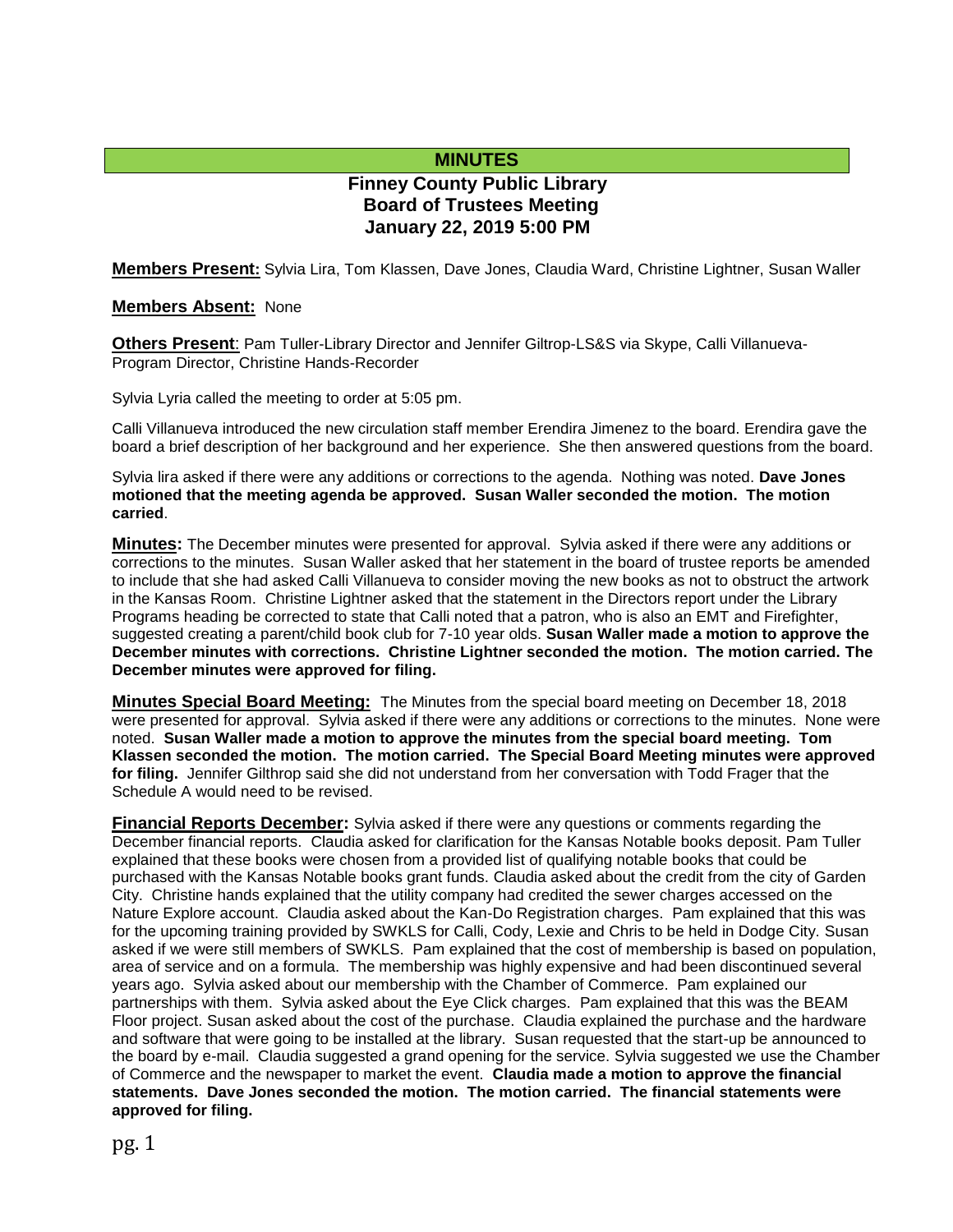**Statistics Report December:** Sylvia asked if there were any questions or comments regarding the December statistics report. Claudia asked if the library was going to the Cottages senior living home. She noted that someone was interested in having the outreach service. Susan mentioned the Ranch House as another option. Calli said they were waiting to get the people settled in and that she would follow up. Susan asked when the computer classes would begin. Calli informed her they were slated to begin in February. **Susan Waller made a motion to accept the December statistic report. Claudia Ward seconded the motion**. **The motion carried. The December statistics report was accepted for filing.**

**Friends of the Library:** The January meeting was cancelled and will be rescheduled for February.

**Library Report:** Calli Villanueva, Program Director

- 1) LIBRARY PROGRAMS
	- a) Adult Programming—upcoming programs-Computer classes, Horizon's Book Club, Trivia, Adulting 101.
	- b) Youth Programming—Book Club for youth will begin on Friday
	- c) Teen Programming-Study Hall is held in the teen area
	- d) Wee Readers
- 2) LIBRARY TRAINING
	- a) All Staff—Homeless in the Library training ongoing
	- b) Lexie, Cody, Emily—Helping Patrons to Find Tax forms
	- c) Carly—Protecting Privacy in Public Libraries
	- d) Calli, Becky—Customer Service
	- e) Calli—Involving Community is Library Programming, Shelving Placement in Children's Library, Nature Explore Programs
	- f) All Staff Homelessness and Libraries Newsletter (Weekly)
- 3) LIBRARY PARTNERSHIPS
	- a) Families Together—Parent Engagement Workshop( monthly)
	- b) High School Career Fair—Pam, Lexie

#### 4) MISCELLANEOUS LIBRARY INFORMATION

- a) Hoopla
	- i) Past 12 Months \$12,037.76, 454 patrons, 4473 circ titles
	- ii) 1,263.23—December, 602 circulations
- 5) NEXT MONTH
	- a) Floor Projector—BEAM-Demonstration available after the meeting.

### **Correspondence:** A Christmas card from LS&S was shared with the board.

### **Board of Trustees Report:**

Christine Lightner—Christine commented that the library is a community center link and suggested that topic related books be available at and during library programming. Examples being—careers, self-help topics, motivation, etc. She shared a book "Good Pictures/Bad Pictures" she was very impressed with and said it was available in two versions for 3-6 year olds and 8-14 year olds.

Susan Waller— Nothing

Dave Jones-Nothing

Claudia Ward—Claudia reported gave an update on the basement sorting. She said she had sorted the Clutter files and organized the multiple photo copies. She said there were a number of sets of the copies that needed to be disposed of. Dave said to check with the City and County offices to see if they could use them for tours and other programs.